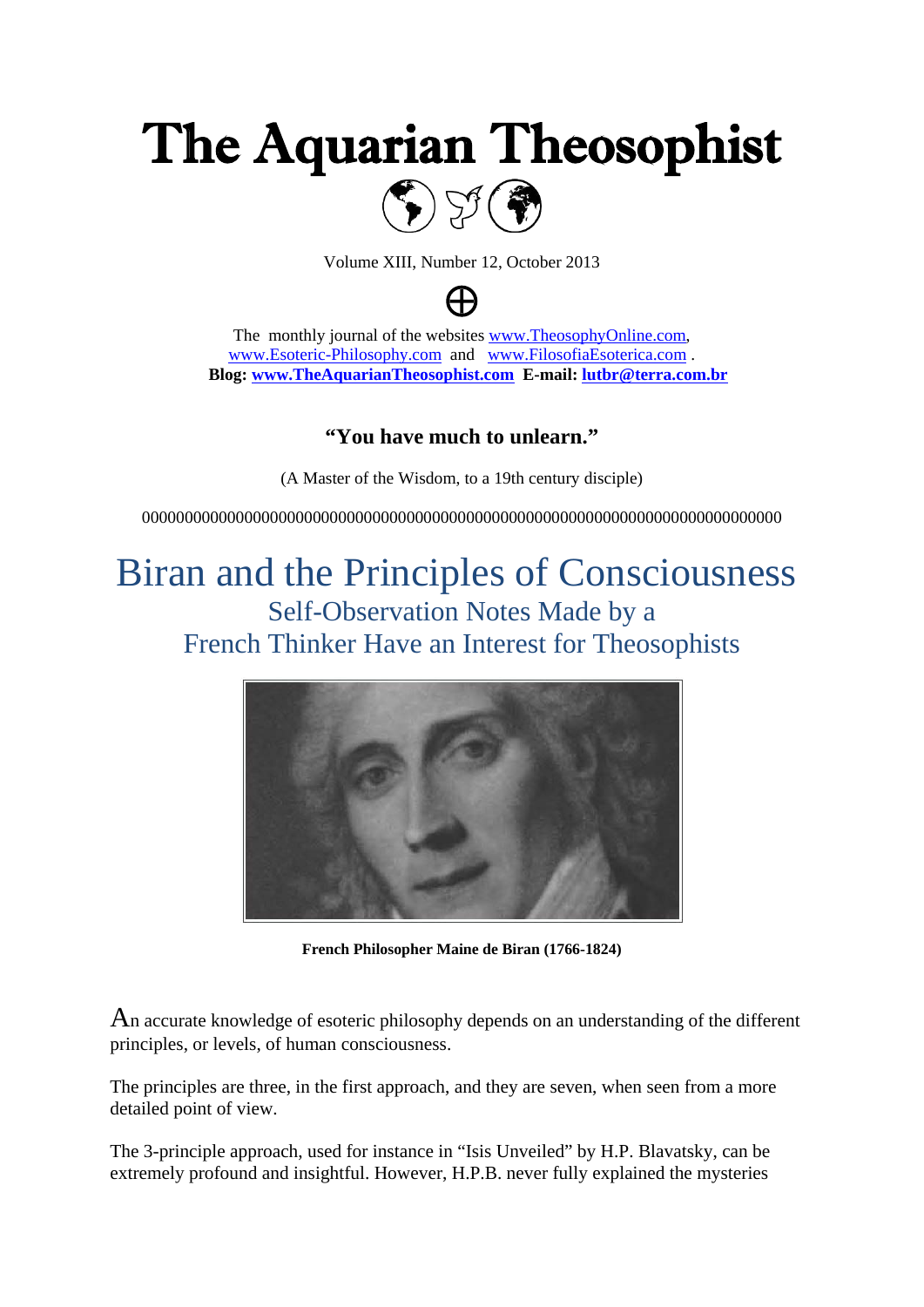present in the seven - or three - principles; or about Antahkarana, the vertical "bridge" linking them all. She probably had her reasons not to enlighten the topic too much.

French philosopher Maine de Biran, the little-known extraordinary thinker who died seven years before HPB was born, has left a wealth of reflections on the whole problem of linking the different levels of human consciousness, and on the need of a strengthened Will to attain that.

Biran worked with the 3-principles approach: physical body, lower self and immortal soul or higher self. Born under Sagittarius, he lived a 24 hours continuous contemplation process. For many years Biran took self-observation notes on the living contrast and unity linking the contents of his various levels and sublevels of consciousness. **[1]**

(CCA)

#### NOTE:

**[1]** One of Biran's "Journals" is available in our websites [www.FilosofiaEsoterica.com](http://www.facebook.com/l.php?u=http%3A%2F%2Fwww.FilosofiaEsoterica.com&h=CAQFVbXh8&enc=AZP8DRuPUCOIDz3JojbOVKXEfo74tnY_q6aK6UNu9OuuOzyRAwTopfJJ3-UF5bzGd61IMTf-rIBnNuDdvM2Ei0cKMF2HYLT3aUU85FtsedNTDHbq5iyxYxCuEwQsHgAoWxz1VPK56rLMGAt8fLXwG2K7&s=1) and [www.TheosophyOnline.com](http://www.theosophyonline.com/) . In both places, one can easily locate it through the List of Texts by Author.

## Berdyaev and the Social Use of Falsehood



Russian philosopher Nicholas Berdyaev made a careful examination of the modern ways of self-delusion, collective and individual.

Mentioning the various sects of Christianity, he wrote:

"A Catholic has to speak of Luther in a certain way, although it is against his conscience and his own free judgment; and he is not even aware of this, for his conscience is socially organized and completely permeated with the conventionally useful lies. Exactly the same must be said about the Protestants, the Orthodox and people of other denominations. An incredible amount of falsity has accumulated in all denominational histories of Christianity,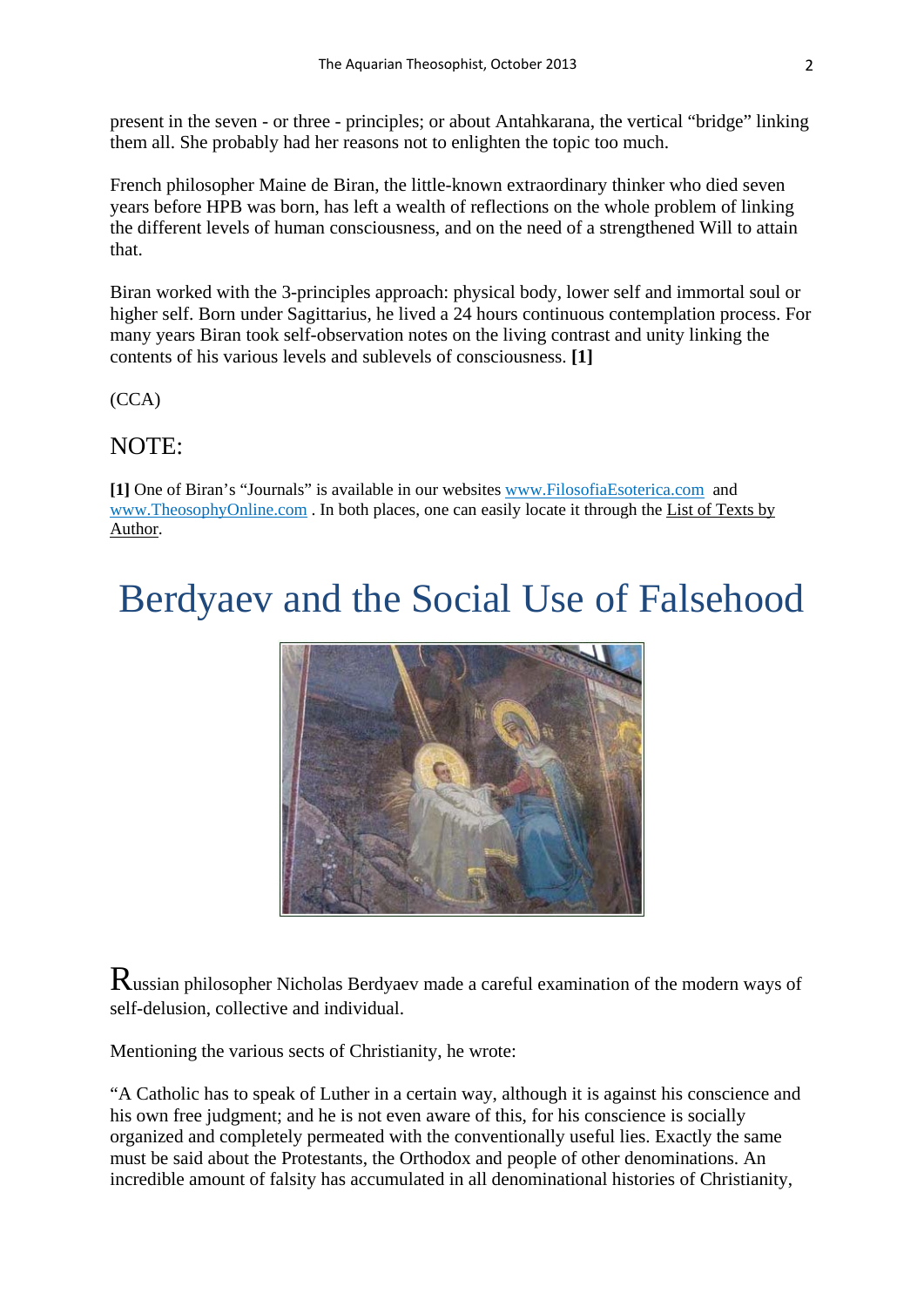systematically distorting the historical truth. The whole of Roman Catholic account of Papacy is based upon conventional lies and falsification which serve to create the myth of Papalism. **[1]** There is a conventional social falsity in the judgments of the Orthodox about the separation of the Churches, of the Protestants about the Reformation, and so on, and so on." **[2]**

If such is the situation in Western religion, the scientific field should be examined, too. And Berdyaev wrote:

"Science tries to free itself from conventional lies and preconceived ideas whether they be religious, philosophical, social or national; it seeks for pure, unadorned truth, however bitter truth might be. Such is the great task of science. But what an amount of falsity accumulates round science! A new denomination of Scientism has been created and the greatest values are sacrificed to the new idol. Men of science struggling against faith, against Christianity, against God, **[3]** imagining that in doing so they serve truth and justice. The freedom of scientific thought degenerates into freethinking, i.e. into a new kind of dogmatism. And this new dogmatism makes use of conventional lies for its own purposes. Academicians, professors, scientists are certainly not the type of men free from preconceived ideas and conventional falsity which is widely used by socially organized science. Scientists stand in superstitious awe of science and frequently prove to be its slaves and not its masters. Their judgments do not spring from a free and clear source. There is a conventional public opinion in the world of science, very tyrannical and destructive of the freedom of judgment."

What about modern nations, social classes and political parties? Berdyaev wrote:

"The conventional falsity of judgments passed by people of one nationality upon those of another or by members of one class upon those of a different class is known only too well. That falsity has been accumulating in the national and class consciousness for centuries and has come to be regarded as good and true. There is no need to point out that almost the whole of politics and the relations between political parties are based on falsity. The same must be said of judgments inspired by a definite school of thought. Marxists, idealists, positivists, Thomists, Tolstoyans, theosophists, all are influenced by conventional lies of their own in judging about other trends of thought; they have no pure, free perception and judgment. The same must be said of tendencies in art and literature - classicism and romanticism, realism and symbolism. In aesthetic valuations snobbishness plays a simply incredible part. An aesthete is a creature devoid of all freedom of perception and judgment. A school of art creates conventional falsity of its own. An overwhelming amount of conventional falsity is accumulated in the family, the nation, the state, the church, in history, morality, art and science. They all have a conventional rhetoric which is false and means severance from the original sources of being. People have managed to convert the Christian revelation itself into conventional rhetoric, thus throwing doubt upon its truth. So-called 'public opinion' is based upon conventional falsity and uses lies as a means to impose itself on people. Every social fashion is a conventional lie." **[4]**

According to esoteric philosophy, the source of lucidity and freedom from illusion is in the higher self. Universal truth transcends lower self and its biased views of reality and life. Maya, or illusion, belongs to the animal soul in man.

(CCA)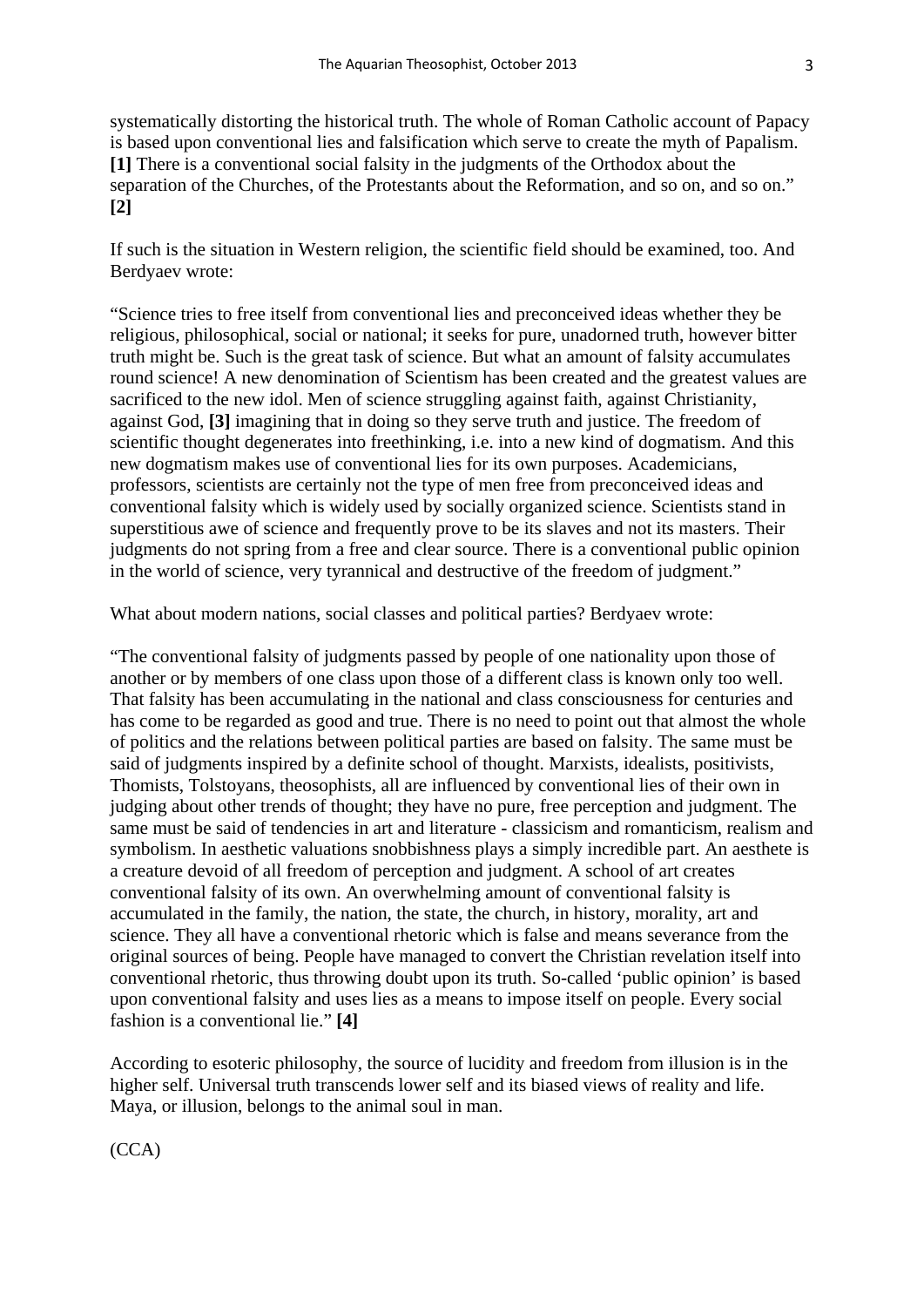#### NOTES:

**[1]** Note by Berdyaev: I'm far from wishing to minimize the enormous significance of Papalism for the history of Western Christianity.

**[2]** Judging from this courageous analysis made by Berdyaev, there is no reason to think that the New Testament - or the Old one - would not be based on the same mythic system of conventional falsity. Belief in a monotheistic and humanoid God "Lord" is a shining example of conventional falsity and cultural myth socially created. Within the modern theosophical movement, the raja yogis who taught Helena Blavatsky were transformed after her death in social myths fabricated by self-styled clairvoyants like Charles Leadbeater and Geoffrey Hodson. Such fictitious Masters specialize in expressing a variety of meaningless platitudes existing in the minds of their would-be disciples. (CCA)

**[3]** Berdyaev prefers to ignore the fact that the church-centered concept of "God" is a socially organized myth and a conventional falsity in itself, and that "Christianity" is the community of those who adore such a "divine" falsehood. However, a few lines later he adds in a rather cautious way: "People have managed to convert the Christian revelation itself into conventional rhetoric, thus throwing doubt upon its truth." The process of conventional falsity takes place in science, in religion and in the theosophical movement, as the original teachings of esoteric philosophy show. (CCA)

**[4]** "The Destiny of Man", Nicholas Berdyaev, Harper Torchbooks, Harper & Brothers, New York, 1960, 310 pp., see pp. 162-163. (CCA)

000

## Divine Presence and Renunciation

The first verses of the Buddhist *Dhammapada* teach that our thought determines our karma. The idea has many implications.

It is an illusion to think that one's thought can have an "objective" basis. All kinds of thought have premises that are subjective.

The colours and meanings of one's outer life are never determined by external circumstances. In fact, they entirely depend on one's relationship to his own higher self or immortal soul. The quality and level of one's thoughts reflect the present state of one's antahkarana, or the "Jacob's Ladder" between one's terrestrial and celestial consciousness. These thoughts determine one's outer karma. They also define the state of antahkarana, the "individual bridge to sky".

A stronger celestial influence in one's consciousness does not mean an easy life.

The presence in any degree of a celestial intelligence on Earth is always an act of divine Sacrifice, of brotherly solidarity, of self-renunciation; and it requires corresponding levels of self-discipline and self-control. Renunciation is the price to pay for inner bliss. (CCA)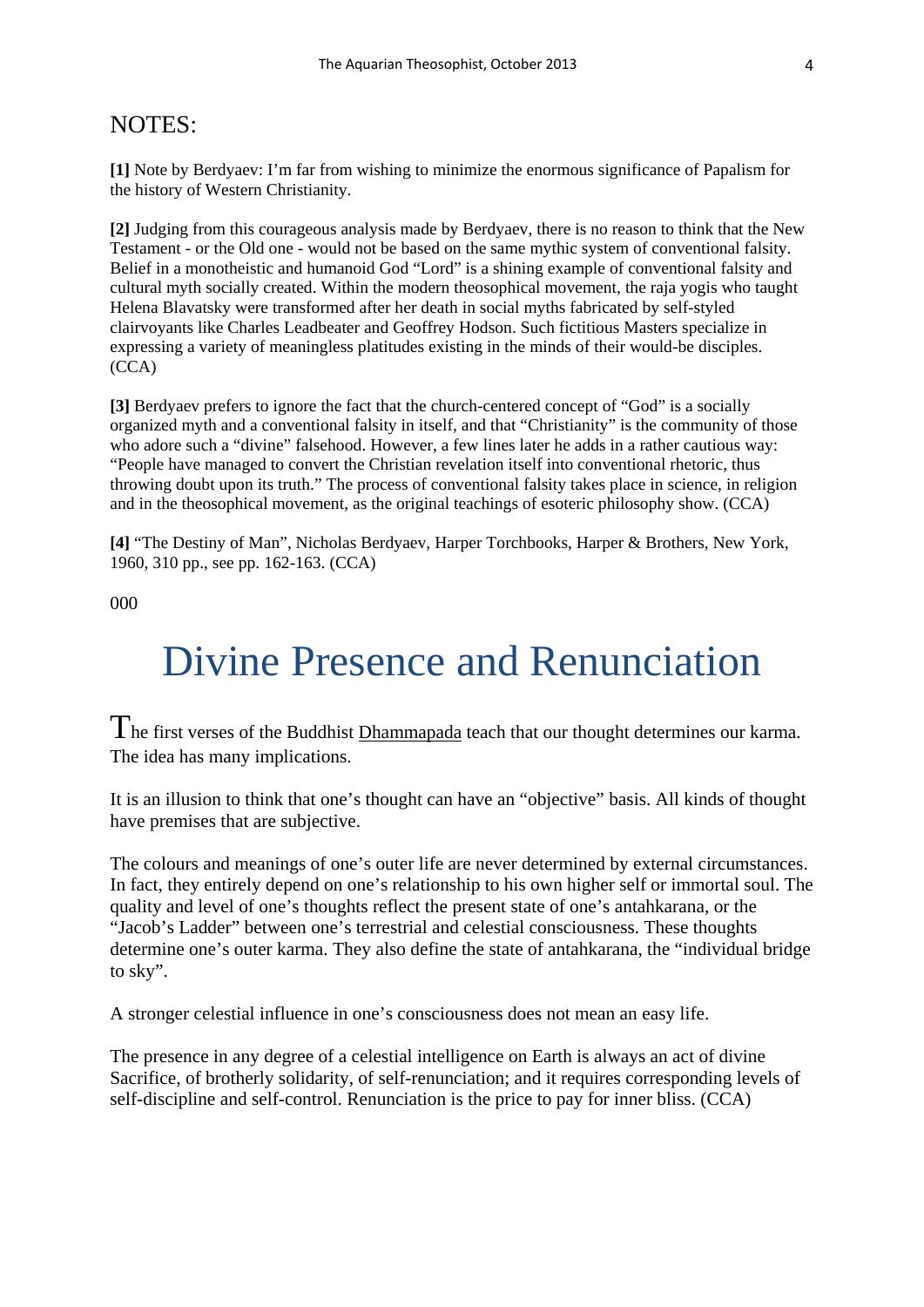## Planetary Mysteries of Our Solar System

#### Steven H. Levy, M.D.



 $A_n$  article published in "The Aquarian Theosophist", August 2013, begins with the ancient teaching that the earth and other planets of our solar system are conscious entities. **[1]** As such, they have inner principles that are undetectable by physical senses. The visible planet and its inner principles, or six companion globes, are called a Planetary Chain.

As mentioned in "The Secret Doctrine", the planets of our solar system are visible to us because they are on the same plane of materiality as our objective earth. Like our physical earth, they are representatives of their respective planetary chains on this most material and dense plane of substance.

Planets such as Mars, Mercury, etc., are the Globe D's (the fourth) of their sevenfold planetary chains and do not belong to the earth's planetary chain. As the upper globes of the earth chain are invisible to us while we are conscious on this plane, the upper globes of the Mars and Mercury planetary chains are also invisible to us.

Besides the planets recognized through physical means by astronomy, there are four other planets that belong to our solar system that have a mysterious relation to Earth; however, they and their planetary chains are invisible to us on this plane.

There are other and innumerable planetary chains both in and outside our solar system, visible and invisible to us, which bear intelligent Beings.

How can we possibly check, test, and verify these planetary mysteries taught in "The Secret Doctrine" if we have not yet developed the senses and mental faculties to confirm them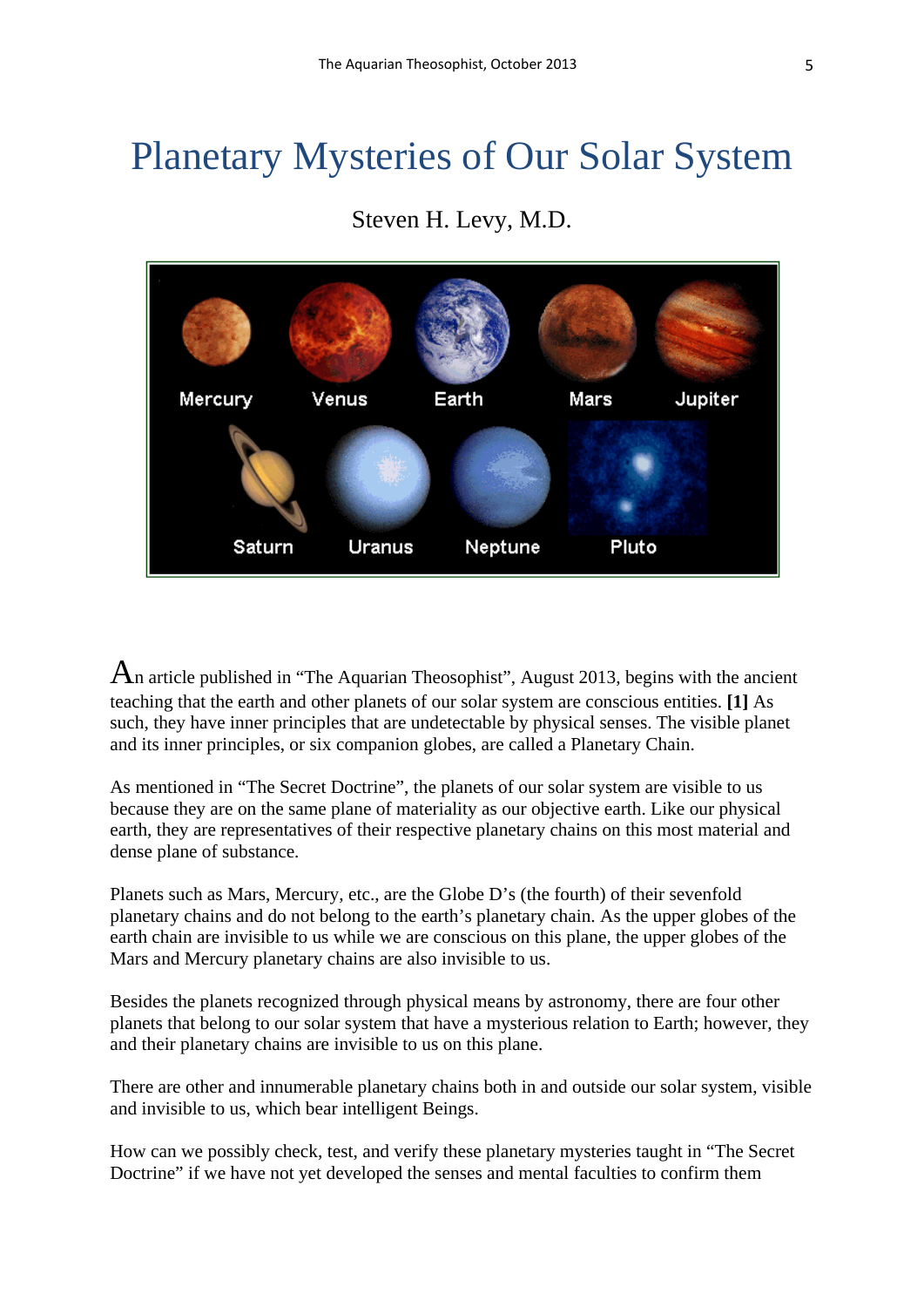through direct knowledge and personal experience?

First, we may apply the Three Fundamental Propositions outlined in 'The Proem". They are beautifully condensed within one sentence by W.Q. Judge on page 2 of "The Ocean of Theosophy"; "…all is soul and spirit ever evolving under the rule of law inherent in the whole." The manifested universe is embodied intelligence, or soul, of innumerable degrees working through different degrees of substance. A planet, or intelligent life-bearing globe, is a focal point in space where evolution of spirit, intelligence, and substance proceeds under universal law. As there are states of matter and forms of life undetectable to our physical senses on Earth, it is not difficult to understand that in the infinite universe there would be forms of life and degrees of substance unknown and undetected by us. Yet, all the forms of life and degrees of intelligence known to us follow the universal laws of periodicity, reembodiment, cause and effect.

Second, the principle of unity in diversity is observed in every department of nature detectable by us, and recognized to be a fundamental law of life. Every science of physical nature relies on the formulation of general principles that govern relationships between phenomena, so that one precise mathematical formula describes and predicts a multitude of phenomena. The basic formula of the occult sciences is that everything in the universe has evolved from the Unknowable Absolute Unity in a sevenfold manner giving everything from an atom to a solar universe a sevenfold nature.

Third, the principle of correspondence and analogy based on unity in diversity gives rise to the Hermetic formulation "as above, so below". Metaphysics is the science of first principles. That which exists as a reality on the metaphysical planes is reflected in the processes of nature on the physical planes. The creative powers and forces in the cosmos are mirrored in the human being. As a community's affairs and conditions are affected by different neighboring communities with their present and previous inhabitants, the earth is affected by visible and invisible planets in the solar system. We may only sense the physical body of another human being, but we know we are impressed and affected by their lower and higher principles which are invisible to us.

The student of "The Secret Doctrine" needs to rely on personal experience and the applications of universal principles to check, test and verify the reasonableness of these planetary mysteries since they are not reconcilable with the modern theories of science whose best telescopes and instruments are useless outside the world of gross physical matter.

H. P. Blavatsky presents the problem faced by all those who try to solve these planetary mysteries only relying on their physical senses.

"Let it now be distinctly stated, then, that the theory broached is impossible, with or without the additional evidence furnished by modern Astronomy. Physical Science can supply corroborative, though still very uncertain, evidence, but only as regards heavenly bodies on the same plane of materiality as our objective Universe. Mars and Mercury, Venus and Jupiter, like every hitherto discovered planet (or those still to be discovered), are all, *per se*, the representatives on our plane of such chains. As distinctly stated in one of the numerous letters of Mr. Sinnett's 'Teacher', 'there are other and innumerable Manvantaric chains of globes which bear intelligent Beings both in and outside our solar system'. But neither Mars nor Mercury belong *to our chain*. They are, along with the other planets, septenary *Units* in the great host of 'chains' of our system, and all are as visible as their *upper* globes are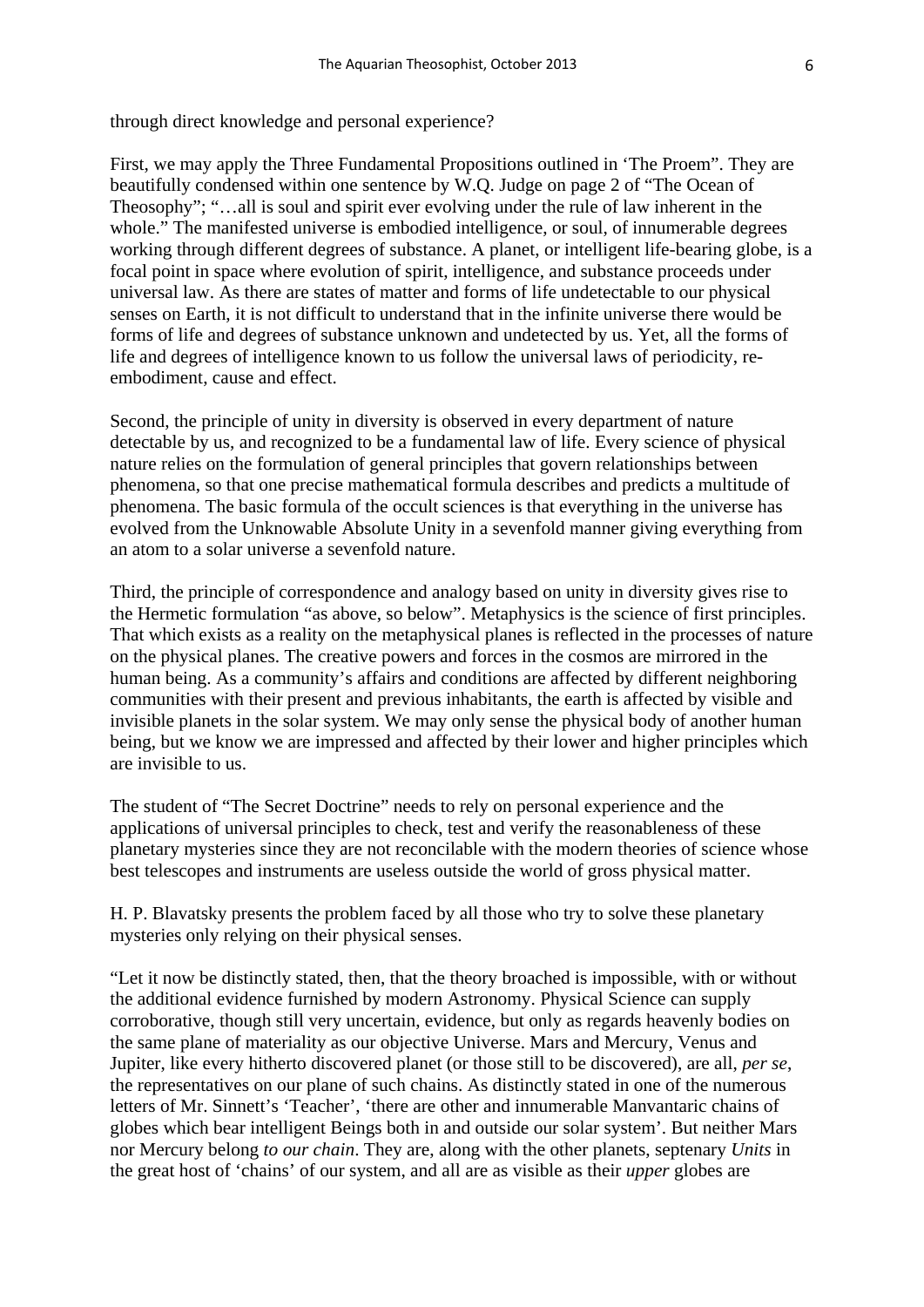invisible." (SD 1, p.164)

Nevertheless, it makes a difference in our lives to consider that there are other planets in our solar system capable of bearing intelligent life. Where there is life and intelligence, there is consciousness. These are the representations to our mind of the all-pervasive universal One Life. We live and have our being in that ocean of life as do all the intelligent beings in the universe. The concerns of our personal lives are momentarily forgotten as we gaze into the vastness of the night sky full of stars. The awareness of separateness fades as our consciousness is united with awareness of the Divine in all.

#### NOTE:

**[1]** "Companions in the Struggle of Life", by Steven H. Levy.

## The Source of Universal Brotherhood



An all-embracing knowledge and philosophy is the only true foundation of universal brotherhood. "How realistic is this view of life?" - one might ask.

In fact, materialism is a passing dream, and mutual help is the enduring reality of life.

There are several layers or levels of consciousness in our humanity. The inner ones last, and are decisive. The outer ones are the moths of a day.

On the internal and higher layers of human karma, universal brotherhood is the eternal law and its civilization has already become a reality in the present cycle.

The Sociology of planetary brotherhood may demand some time to manifest at the visible and outward reality. It is the duty of every citizen of good will to make sure such a time is not excessive.

(Carlos Cardoso Aveline)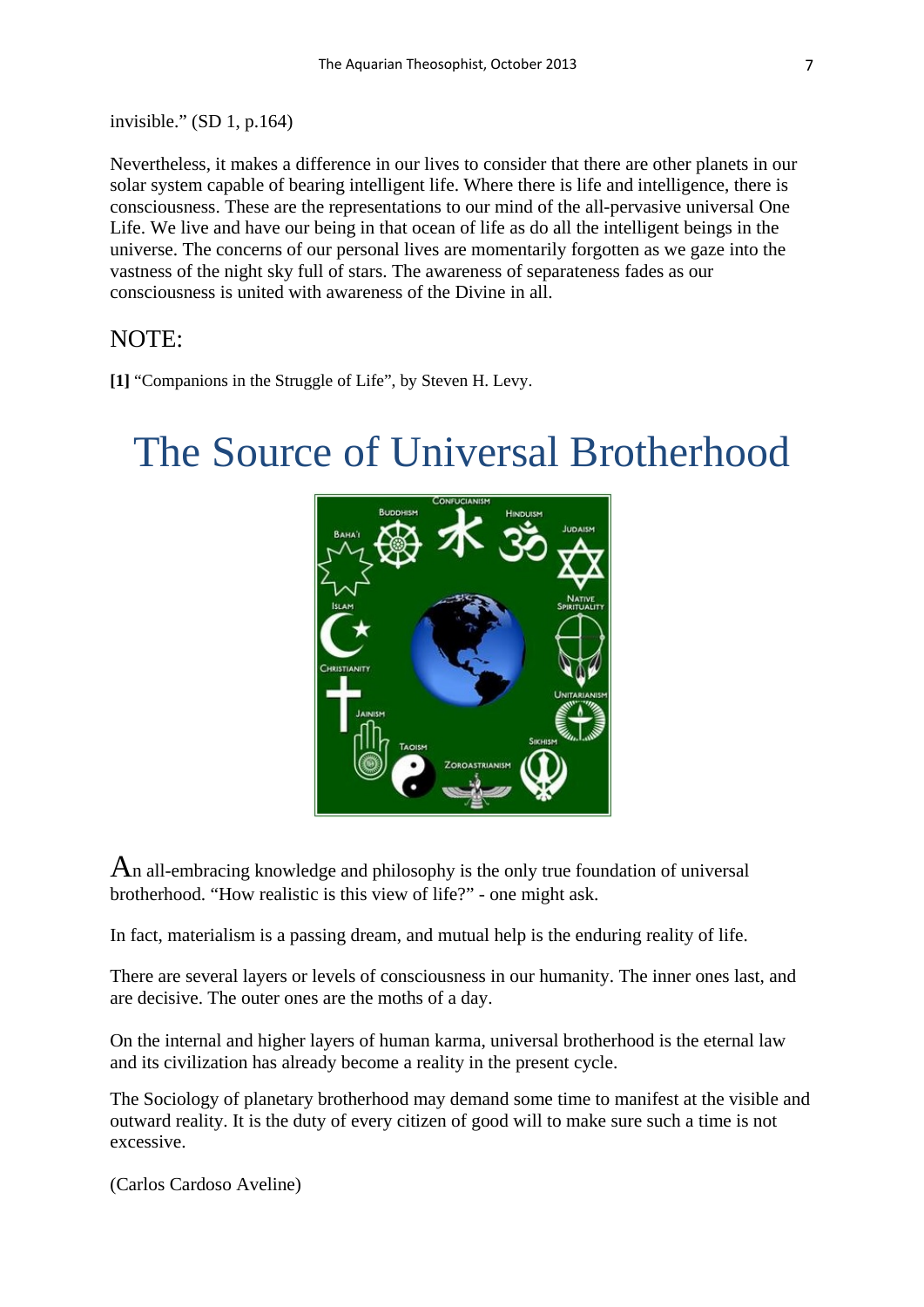## **The True Work of the Theosophical Movement**

### Notes On Its Philosophy And Its Duty

#### N. C. Ramanujachary

Helena Blavatsky dedicated her first book "Isis Unveiled" (1877) with the following words:

"The Author dedicates these volumes to the Theosophical Society, which was founded at New York, A.D. 1875 to study the subjects on which they treat."

The volumes treat the subjects Science and Theology, the subtitle of the book being "A Master-key to the Mysteries of Ancient and Modern Science and Theology."

She summed up the "Fundamental propositions of the Oriental philosophy" in 10 topics. Summarizing them, she said:

"… MAGIC is spiritual WISDOM; nature, the material ally, pupil and servant of the magician. One common vital principle pervades all things, and this is controllable by the perfected human will." ("Isis", II, p. 590)

She further stated:

"Our examination of the multitudinous religious faiths that mankind, early and late, have professed, most assuredly indicates that they have all been derived from one primitive source. It would seem as if they were all but different modes of expressing the yearning of the imprisoned human soul for intercourse with supernal spheres. (…) It but needs the right perception of things objective to finally discover that the only world of reality is the subjective." ("Isis", II, p. 639.)

When H. P. B. published her "The Secret Doctrine" (1888), she made this dedication:

"This work I dedicate to all true theosophists in every country and of every race for they called it forth and for them it was recorded."

In her preface she stated again:

"The aim of this work may be thus stated: to show that Nature is not 'a fortuitous concurrence of atom', and to assign to man his rightful place in the scheme of the Universe; to rescue from degradation the archaic truths which are the basis of all religions; to uncover, to some extent, the fundamental unity from which they all spring; finally, to show that the occult side of Nature has never been approached by the science of modern civilization…. It is written in the service of humanity, and by humanity and the future generations it must be judged." (SD, 1, p. VIII)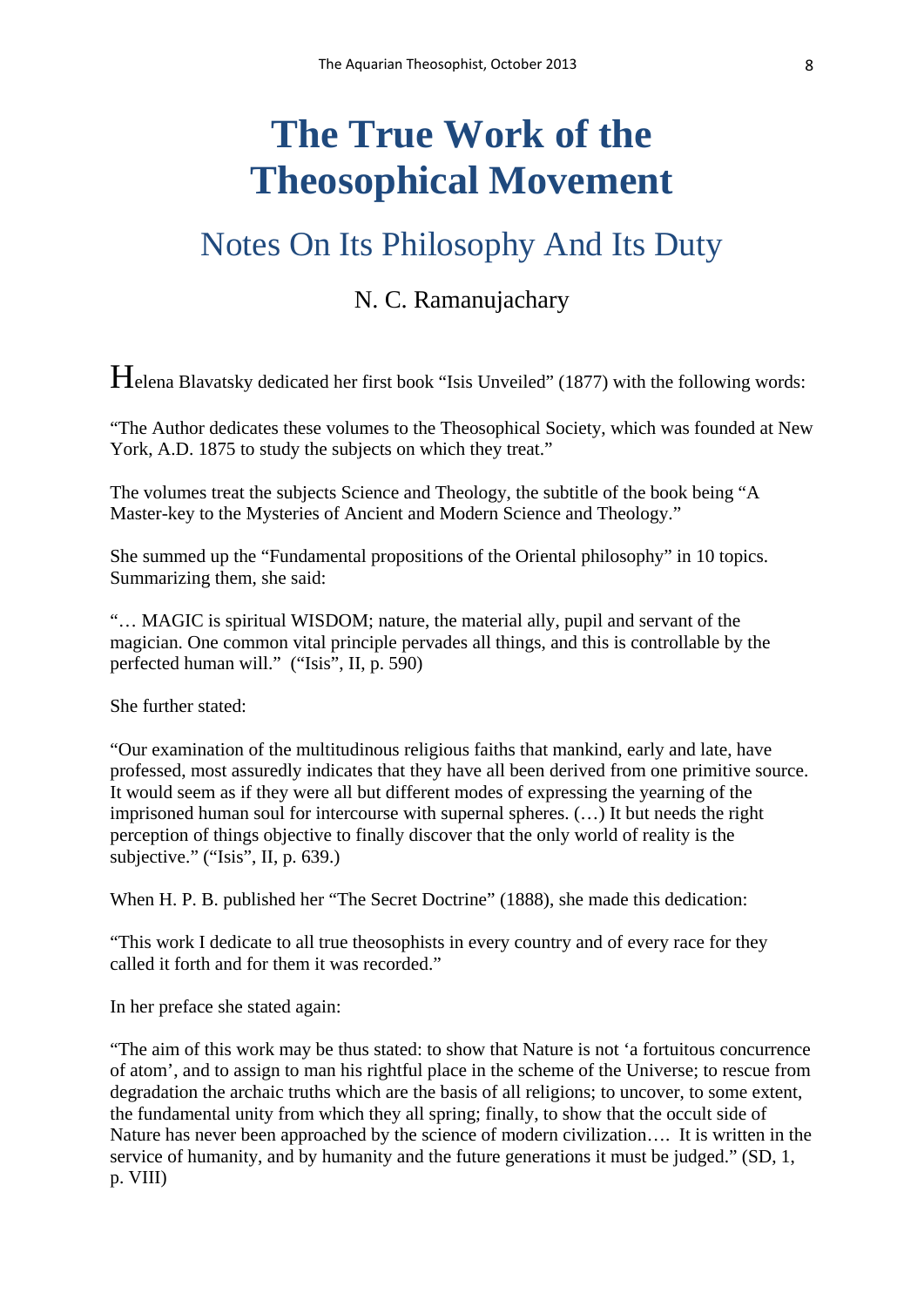Her book **The Key to Theosophy**, "being a clear exposition (....) of the Ethics, Science and Philosophy, for the study of which the Theosophical Society has been founded", was dedicated to all her pupils, "that they may Learn and Teach in their turn".

Explaining further, she said, "The Society is a philanthropic and scientific body for the propagation of the idea of brotherhood on practical instead of theoretical lines."

And she went on:

"Members they are, by virtue of their joining the Society; but the latter cannot make a Theosophist of one who has no sense for the *divine* fitness of things, or of him who understands Theosophy in his own (….) *sectarian* and egotistic way." (Chapter 2)

In her article "Practical Occultism - Important to Students" (1888) Helena Blavatsky said:

"Any person of average intellectual capacities, and a leaning toward the metaphysical; of pure, unselfish life, who finds more joy in helping his neighbor than in receiving help himself, one who is ever ready to sacrifice his own pleasures for the sake of other people; and who loves Truth, Goodness and Wisdom for their own sake, not for the benefit they may confer is a Theosophist."

She quotes the Delphic Oracle, often repeated and enforced by the wise Socrates:

"Man, Know Thyself."

Explaining Theosophy as the quintessence of Duty, she said:

"Duty is that which *is due* to Humanity, to our fellow-men, neighbours, family, and especially that which we owe to all those who are poorer and more helpless than we are ourselves." ("The Key to Theosophy", Chapter 12.)

She exemplifies self-sacrifice and charity, shows altruism as an integral part of selfdevelopment, the same time cautioning about useless self-sacrifice and misplaced charity.

She recommends the use of enlightened application of the precepts to practice, of higher reason, spiritual intuition and moral sense. ("The Key to Theosophy", Chapter 12.)

She reasserted that her work was "in the hope of training a few individuals" to carry on the work for humanity "by its original program" and also that "the main, fundamental object of the Society is to sow germs in the hearts of men, which may in time sprout, and under more propitious circumstances lead to a healthy reform, conducive of more happiness *to the masses* than they hitherto enjoyed." ("The Key to Theosophy", Chapter 12)

#### **The Original Program**

Helena Blavatsky made out a document by name "The Original Programme of the Theosophical Society" in 1886 (which was located only in 1924 by C. Jinarajadasa and published in the journal "The Theosophist" and also as a separate pamphlet in 1931).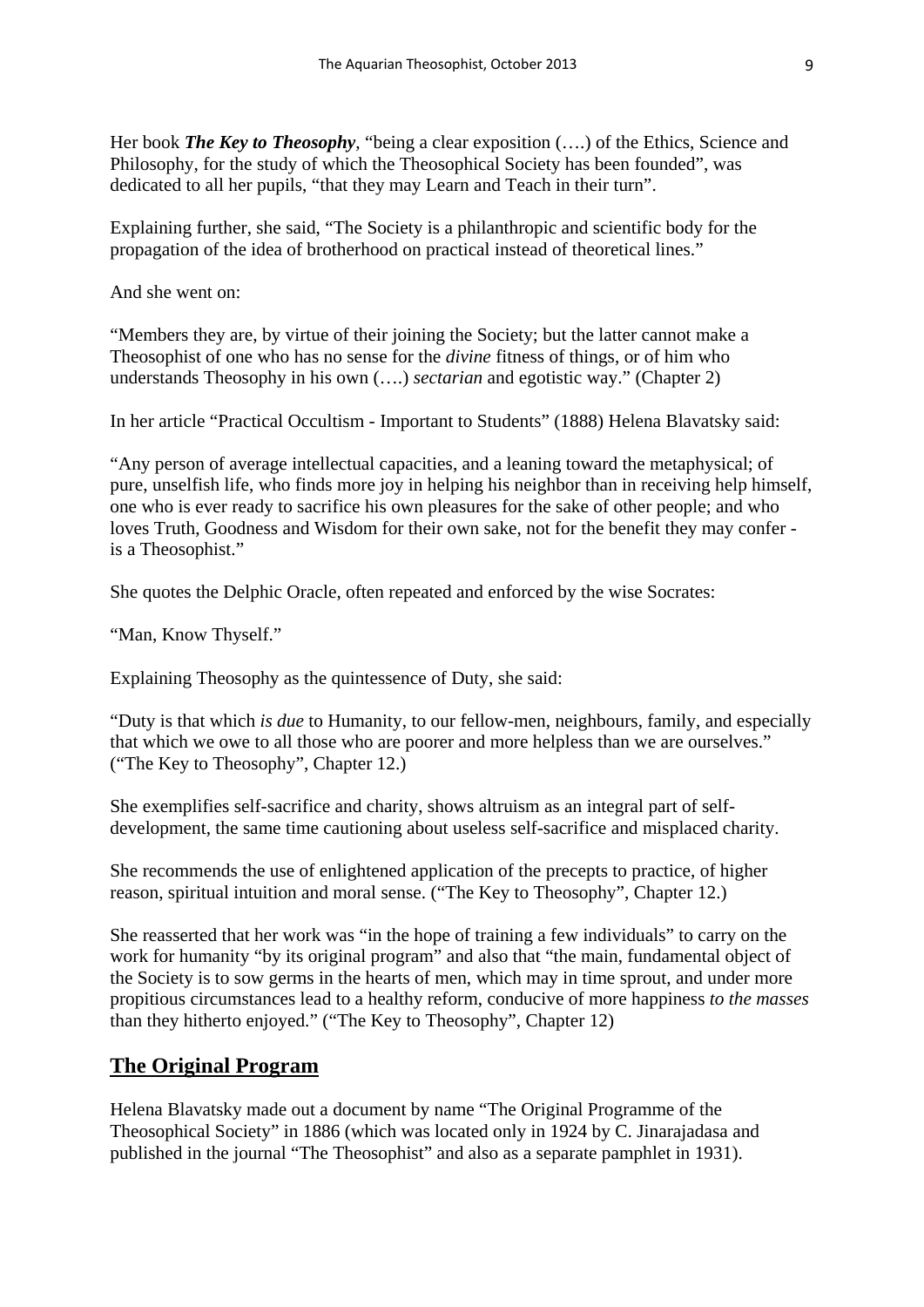Brother Jinarajadasa also terms this as a kind of Charter for theosophists. In this she made it public that she was sent by her Master and Teacher to United States of America in 1873 "for the purpose of organizing a group of workers on a psychic plane" and in 1875 was ordered "to form a nucleus of a regular Society whose objects were broadly stated as follows:

1. Universal Brotherhood;

2. No distinction to be made by the member between races, creeds, or social positions, but every member had to be judged and dealt by on his personal merits;

3. To study the philosophies of the East - those of India chiefly, presenting them gradually to the public in various works that would interpret exoteric religions in the light of esoteric teachings; and

4. To oppose materialism and theological dogmatism in every possible way, by demonstrating the existence of occult forces unknown to science, in nature, and the presence of psychic and spiritual powers in man; trying, at the same time to enlarge the views of the Spiritualists by showing them that there are other, many other agencies at work in the production of phenomena besides the 'Spirits' of the dead. Superstition had to be exposed and avoided; and occult forces, beneficent and maleficent – ever surrounding us and manifesting their presence in various ways - demonstrated to the best of our ability."

#### **The Great Master's Letter**

In a letter from A GREAT MASTER in 1881 (this is popular as the Maha-Chohan's Letter) it was stated:

"For our doctrines to practically react on the so-called moral code, or the ideas of truthfulness, purity, self-denial, charity etc., we have to preach and popularise a knowledge of theosophy. (…) The Theosophical Society was chosen as the corner-stone, the foundation of the future religions of humanity. (….) Rather perish the T.S. with both its hapless founders than that we should permit it to become no better than an academy of magic, a hall of occultism."

The Theosophical Movement is not a School of psychology, not an academy of magic, not a Hall of occultism. It combines all human activities for its development into Divinity. As indicated earlier, and time & again, stiff opposition to materialistic activities and developments moving that direction need to be checked. "Perfect Unselfishness and Altruism" are the functional activities to be made more and more popular. If the very first object of the Movement is well understood and given heed to, all will be well.

#### **Declared Objects**

The Movement has its declared objects and the members are United by their approval to these. Mere "Profession" of a vague common belief is not the link of this union but a common "Search and Aspiration for Truth" makes that. The truths / statements presented by the Great Ones and Founders are carefully examined for their "ringing true" to oneself. Then an endeavor is made to live them.

All this constitutes the Basic Structure.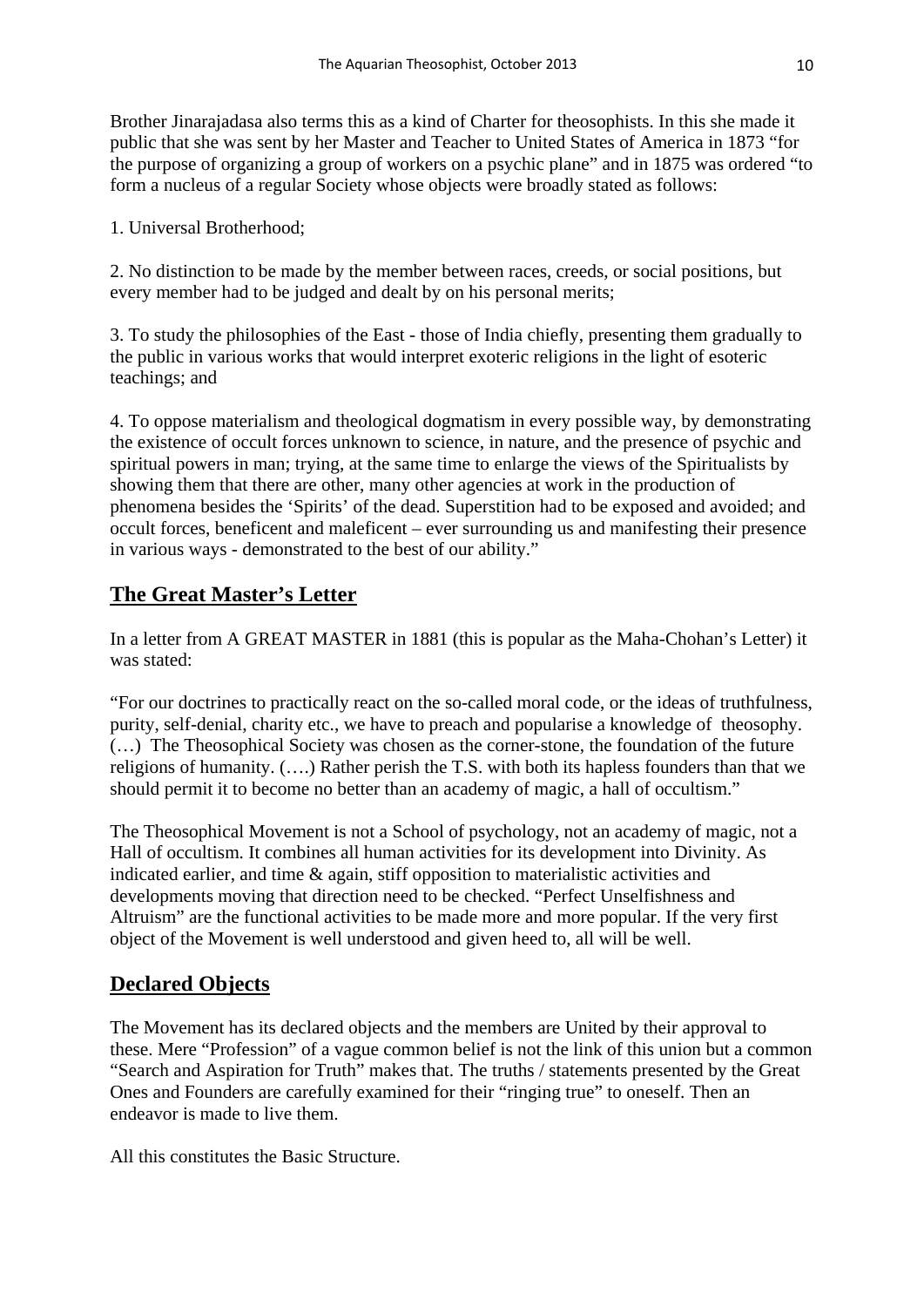#### **Members and Well-wishers**

The movement has many followers and sympathizers the world over, and over years the concepts/tenets of theosophy are made widely available for all men and women of the world.

An impartial historian will find that even as many decades have passed since the Society was established, and that as much water has flown under the bridge, the work of the Association still continues on the same solid lines, ever deepening the moral, ethical and spiritual values. Compared to the world population the students may be a very insignificant number; yet the impact they make on the human society is reckonable and sustaining.

This is an association attempting to make "men and women" of the world "thinkers" of the whole planet; to obtain a sense of belonging to the high and noble ideals that lead one to Divinity. Study of its philosophy is "a working proposition" in life. A direct and crisp understanding of the work and philosophy of the Movement in all its facets is necessary to play our role effectively.

#### **Basic Values**

The following can be an over-simplified restatement as to the basic Values adopted in consequence to theosophical understanding:

1. To know the manner and method of manifestation and the working system of Nature and the Cosmos.

2. To visualize all Living-beings as a necessary part of the manifestation-in-progress.

3. To be selfless and positively be "altruistic" in their relationship with all around.

4. To help the further progression of Humanity in the right direction, by avoiding dogmatism and orthodoxy.

5. To be unassuming helpers and guides to others by being "role-models" (but not proclaiming as such).

All this needs a careful/critical study, accompanied by right reflection, of the Literature provided over these years.

The intellectual understanding must pave way to Insight and Intelligence. Study also builds up a sense of willing-responsibility, a needed realization and timely awakening.

#### **Theosophical Psychology**

This provides an over-view of the mind (psyche), its nature and mysterious character of its moving towards the true nature; bye-product of which is Right-behavior. Knowledge of theosophical occultism and mysticism brings to one an inclination towards a life of accomplishment and fulfillment. "To Live to benefit humanity" becomes the ultimate watchword.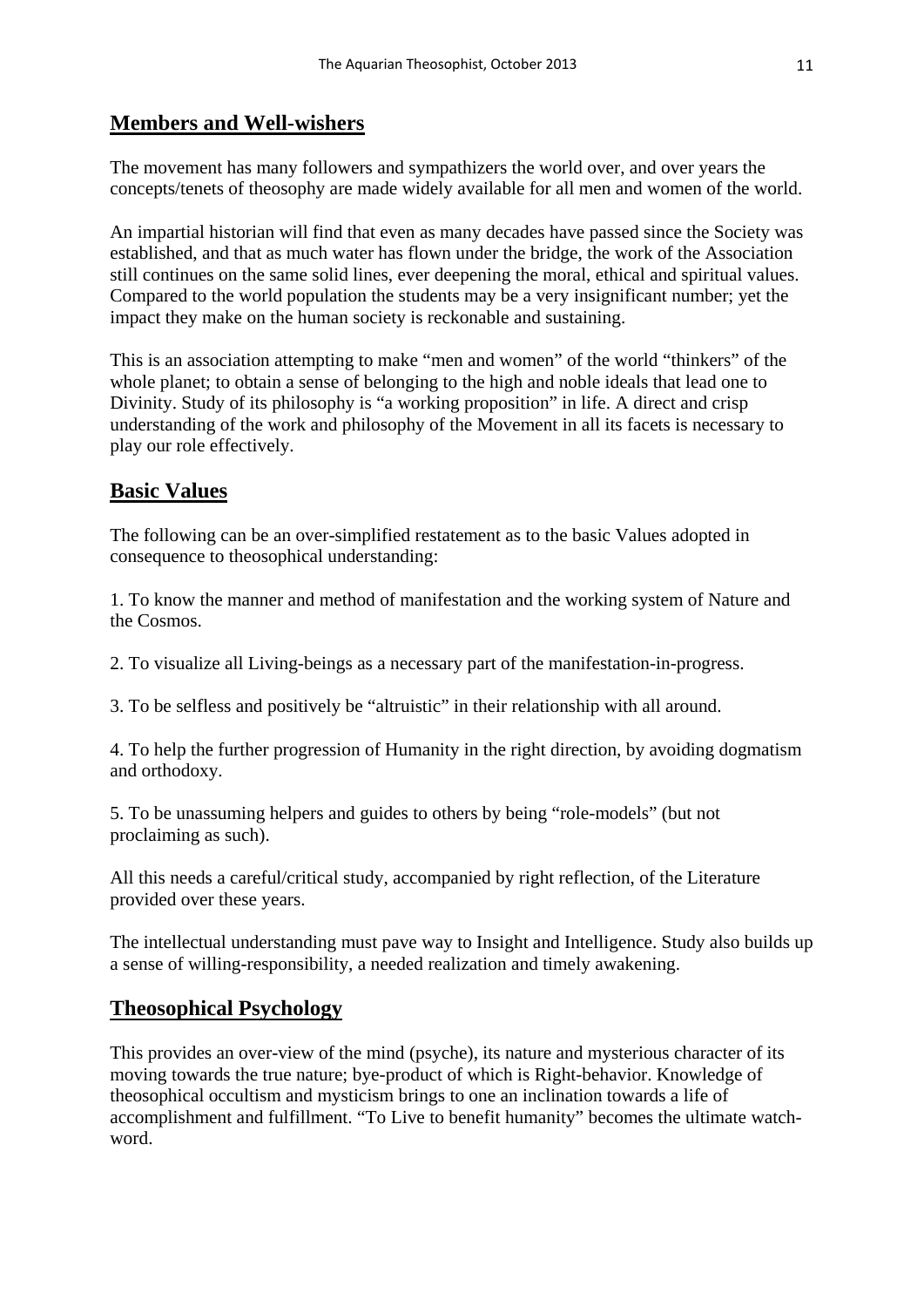#### **Classification of Human Principles**

The following classification made by Helena Blavatsky needs careful observation:

Speaking metaphorically and philosophically, on strict esoteric lines, Man as a complete unit is composed of Four basic Principles and Three Aspects on this earth. In the semi-esoteric teachings, these Four and Three have been called Seven Principles, to facilitate the comprehension of the masses.

The Eternal Basic Assumptions of Principles (Tatwas) are:

1. Atma, or Jiva, "the One Life", which permeates the Monadic Trio (One in three and three in One).

2. Auric Envelope; because the substratum of the Aura around man is the universally diffused primordial and pure Akasha, the first film on the boundless and shoreless expanse of Jiva, the immutable Root of all.

3. Buddhi; for Buddhi is a ray of the Universal Soul (Alaya).

4. Manas (the higher Ego); for it proceeds from Mahat, the first product or emanation of Pradhana, which contains potentially all the Guna-s (attributes). Mahat is Cosmic Intelligence, called the "Great Principle".

The transitory Aspects produced by the Principles are:

1. Prana, the Breath of Life, the same as Nephesh. At the death of a living being, Prana rebecomes Jiva.

2. Linga Sharira [Etheric Double], the astral [etheric] Form, the transitory emanation of the Auric Egg. This form precedes the formation of the living body, and after death clings to it dissipating only with the disappearance of its last atom (the skeleton excepted).

3. Lower Manas, the animal Soul, the reflection or shadow of the Buddhi-Manas, having the potentialities of both, but conquered generally by its association with the Kama elements.

As the lower man is the combined product of two aspects: physically, of its Astral Form, and psycho-physiologically of Kama Manas, he is not looked upon even as an aspect, but as an illusion. ("The Collected Writings of H.P.B.", TPH, vol. XII, p.607)

#### **Fusion of Human Knowledge**

It is the all-time work of the Theosophical Movement and its literature to fuse the knowledge of the Material and Psychological sciences with the Wisdom of the Spiritual science (Occultism) and to popularize the right and mature ideas among the men and women of the world, not excluding the 'masses', for their possible acceptance and adoption.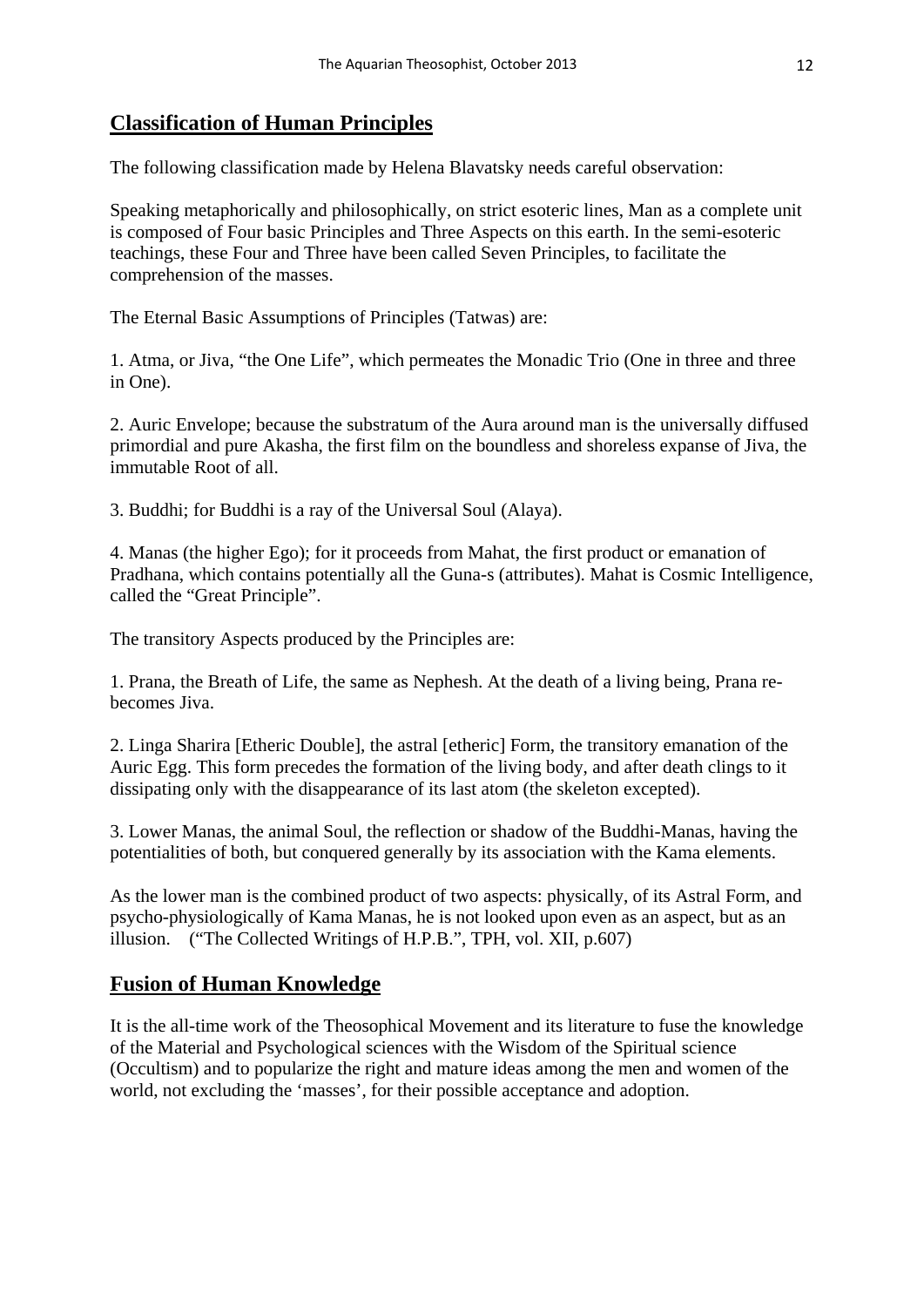#### **As We Stand Now**

The world-consciousness is, at the present time, weak, unrighteous and unethical, not because there was no "moral teaching" around. Literature, in numerous languages is abundantly rich in Noble and Wise Statements. What is lacking, and much needed, is the understanding and willingness to adopt. The knowledge made available about the Human Principles and Bodies, their culture is the essential matter of study. The adoption must become inescapable.

#### **Human Advancement and Enlightenment**

Considering the manner and matter of human advancement towards Enlightenment, the Movement is a Historical necessity. It works for: reconciling the various religious/philosophic thoughts of the world; to exhibit how it is necessary to integrate the religion and science; and to keep the Spiritual aspirations in Man alive and alert.

The work is aimed at Spiritual Regeneration of Humanity in its true and real sense of the term. It is the stepping stone for the intellectual Men and Women of the World to show the Right direction of Path to all for a safe travel. The role the "few" can play in the distinct character of the three "declared objects" of the Movement is vividly and variously explained. It is they who form the "nucleus" of the Universal Brotherhood of Humanity without any distinction whatsoever.

000

## **On Studying "The Secret Doctrine"** There Are Various Degrees of Unutterable Insights

#### **Question:**

While studying "The Secret Doctrine", by H. P. Blavatsky, is there any practical purpose in trying to understand the host of inter-related concepts that surround Parabrahm and the Absolute, and the "parental" or causal role played by the higher levels of consciousness in our Universe?

#### **Commentary:**

There is. The practical purpose of such a contemplative study is to make students confront "the outskirts of the absolute". It is an exercise in Jnana Yoga. The SD is about Jnana Yoga.

Advanced disciples might have precise yet unutterable insights of various degrees, while contemplating the same passages; but the importance of their study for everyone and to unadvanced people like the undersigned is among other factors in the prolonged confrontation with the transition or twilight between Maya and the Absolute. This expands Buddhi-Manas, which is a very practical thing to do and objective process to undergo.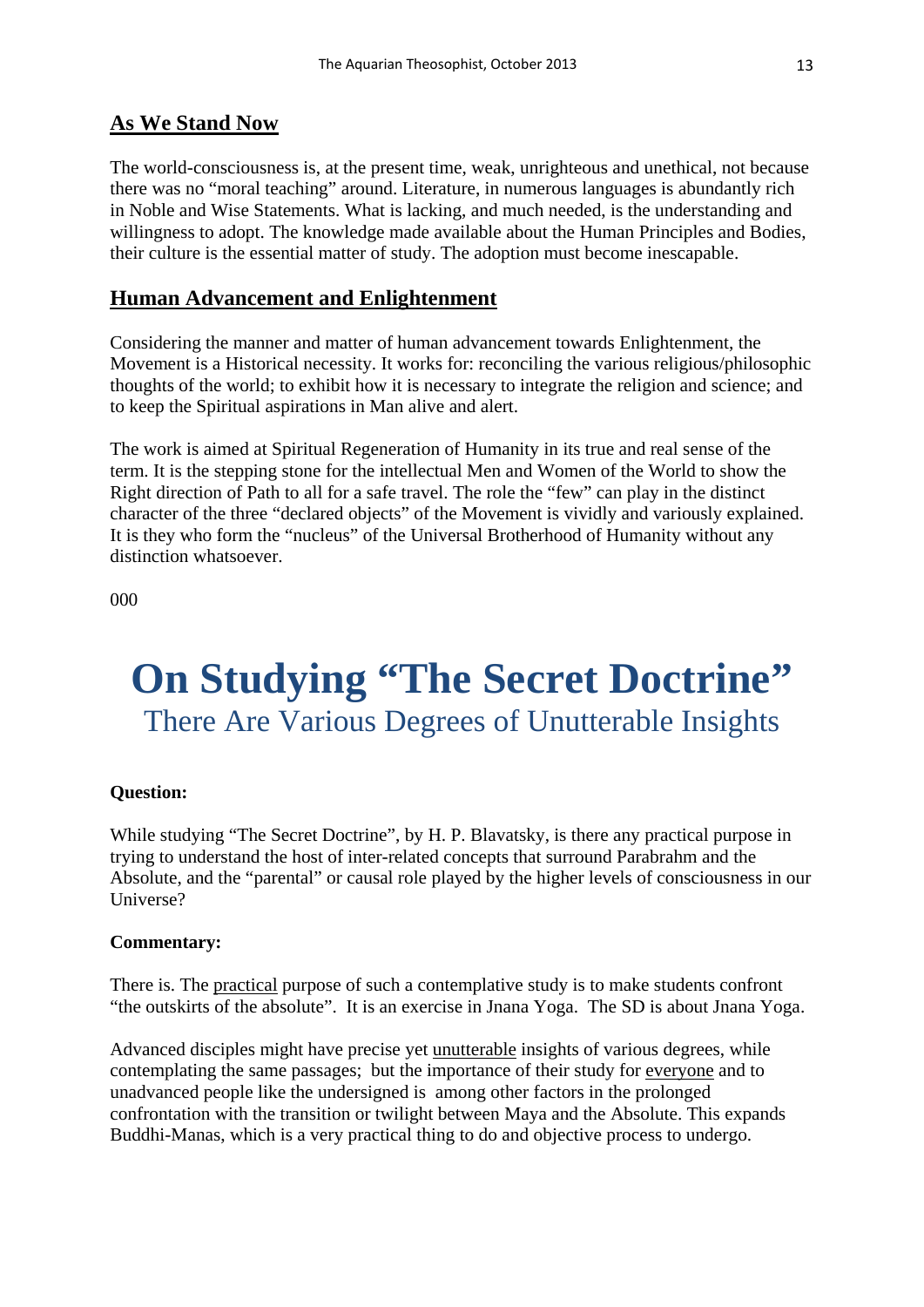The very perplexity these passages stimulate in the student is itself the gain to be obtained. This is, in itself, what leads to a gradual and step-by-step awakening of intuition. Perplexity before "the outskirts of the absolute" is valid in itself, for it can lead to that "meaningful" silence" beyond words which enlightens one's mind as far as one is entitled to. (CCA)

000

## The Fire and Light of Theosophical Literature Preparing the Victory of Truth Over Illusion In the Soul of Esoteric Movement



#### **The Book:**

Published in September-October 2013, "The Fire and Light" **[1]** examines the contrast between truth and illusion in the teachings of modern esoteric philosophy, and points to a bright future.

The author discusses the probationary struggle taking place in the soul of the movement founded by Helena Blavatsky. With 28 Chapters, the volume is divided in three parts.

The first one examines the premises and the general context of the living contrast between wisdom and dead letter in the human mind and the esoteric movement.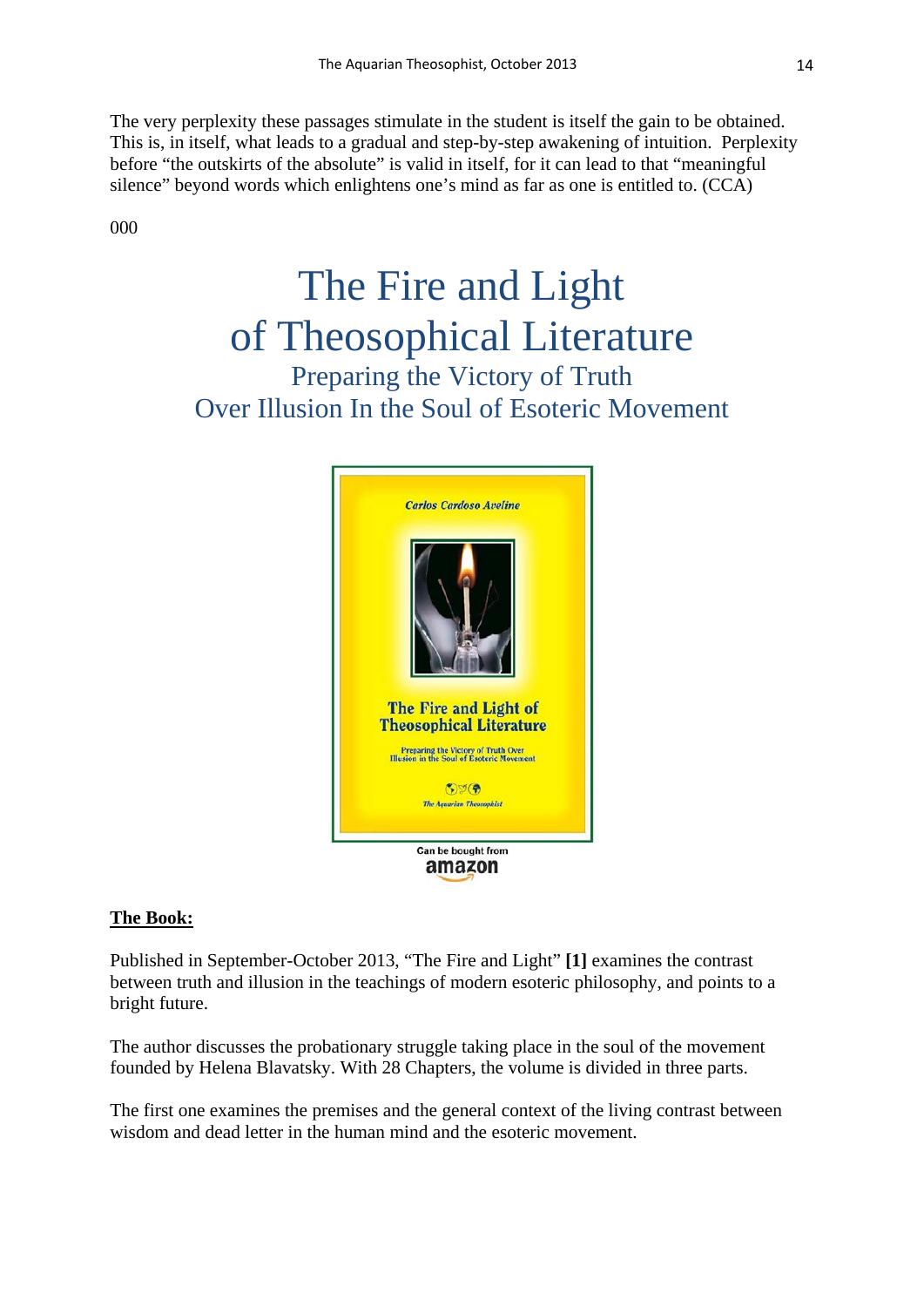The second part makes a direct examination of the fraud and the mistakes even now present in much of the literature that is nominally theosophical; and shows how the movement has been slowly getting rid of the illusions created in the 1894-1934 period.

The third and final part discusses the future of the theosophical movement and its blissful duty regarding humanity. It investigates the next steps in human evolution, which - according to Theosophy - will be more and more enlightened by the universal wisdom.

**Carlos Cardoso Aveline** was born in Brazil in 1952, and joined the theosophical movement in 1980. A journalist by profession, he has seven books published in Portuguese language on theosophy, ecology and the present planetary transition.

Working with a team of co-editors and publishers in Portugal, Brazil and Italy, Aveline edits "The Aquarian Theosophist" and the websites [www.TheosophyOnline.com](http://www.theosophyonline.com/) , [www.Esoteric-](http://www.esoteric-philosophy.com/)[Philosophy.com,](http://www.esoteric-philosophy.com/) [www.FilosofiaEsoterica.com](http://www.filosofiaesoterica.com/) , and [www.TeosofiaOriginal.com](http://www.teosofiaoriginal.com/) .

He directs the Library and Research Center of the Portuguese-Brazilian lodge of the United Lodge of Theosophists (ULT).

#### NOTE:

**[1]** "The Fire and Light of Theosophical Literature**,** Preparing the Victory of Truth Over Illusion in the Soul of Esoteric Movement", by Carlos Cardoso Aveline, The Aquarian Theosophist, Portugal, 2013, 255 pp.

#### 00000000000

#### **"The Fire and Light of Theosophical Literature"** can be bought from:

\* Amazon.com - <http://www.amazon.com/gp/product/9892039971>

\* Amazon.UK - <http://www.amazon.co.uk/gp/product/9892039971>

\* Amazon.FR - <http://www.amazon.fr/gp/product/9892039971>

\* Amazon.IT - <http://www.amazon.it/gp/product/9892039971>

\* "The Aquarian Theosophist" in Brazil: [silvia.teo.ca@gmail.com](mailto:silvia.teo.ca@gmail.com)

00000

## A Friendly Duty: to Unmask Error

Truth exists in the world for the purpose of destroying error. Error is dogmatic and does not court close investigation. Truth courts all and every possible investigation, and, calm in its certitude, examines everything upon its merits, tests it by the standard of Truth.

[ Robert Crosbie in "The Friendly Philosopher", Theosophy Co., Los Angeles, 2008, 415 pp., see p. 124.]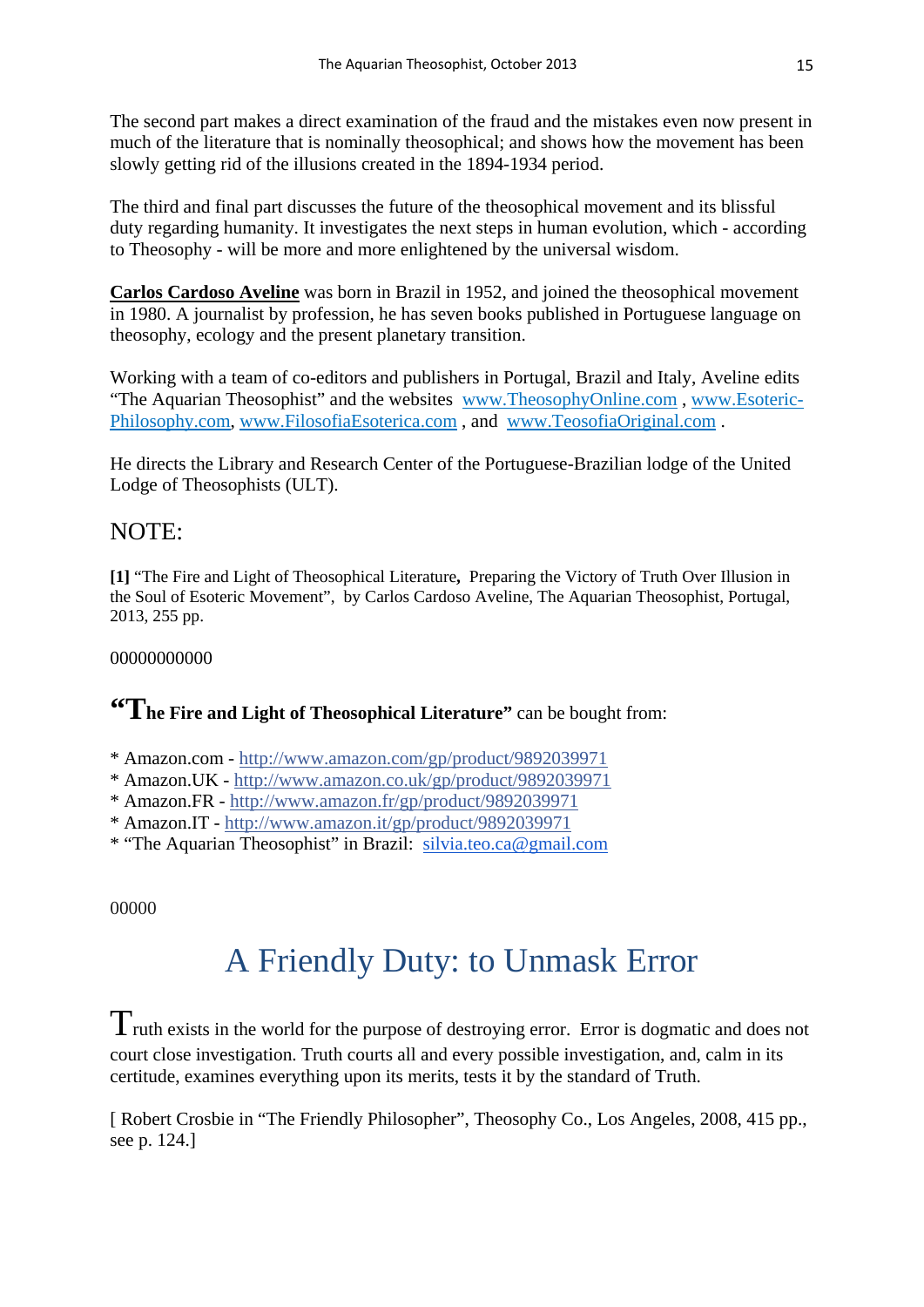# **The New Texts in [TheosophyOnline.com](http://www.theosophyonline.com/)**

We reproduce below the monthly report of **[www.TheosophyOnline.com](http://www.theosophyonline.com/)** and associated websites, valid for October 24th.

There are two books and one text in French, eight articles in Italian and 30 texts in Spanish, among which two books are included. In English, we have **661** articles. The following items were published between 21 September and 24 October:

(The more recent titles above)

- **1. The Rule of Sincerity** *A Mahatma of the Himalayas*
- **2. Geoffrey Hodson and His Fake Masters** *Carlos Cardoso Aveline*
- **3. Was Cagliostro a Charlatan?** *Helena P. Blavatsky*
- **4. Krishnamurti e la Teosofia** *Carlos Cardoso Aveline*
- **5. Alexei Khomiakov, on Brotherhood** *Carlos Cardoso Aveline*
- **6. The Meaning of a Pledge** *One Who Is Pledged*
- **7. Maintenant, Je Sais Quand La Vieillesse Commence** *Carlos Cardoso Aveline*
- **8. L'Arte di Fermare il Tempo** *Carlos Cardoso Aveline*
- **9. Renunciation Is Freedom** *Carlos Cardoso Aveline*
- **10. Il Movimento Teosofico Moderno** *La Loggia Unita dei Teosofi*
- **11. Looking Beyond Personalities** *Carlos Cardoso Aveline*
- **12. The Aquarian Theosophist, September 2013**

# On the Need to Unlearn



A Master of the Wisdom wrote to a 19th century lay disciple:

"You have much to unlearn". **[1]**

And indeed, every student of theosophy has much to get rid of, in terms of false notions about life and the spiritual path. (CCA)

#### NOTE:

**[1]** "Letters from the Masters of the Wisdom", first series, TPH, India, 1973, Letter 20, p. 53.